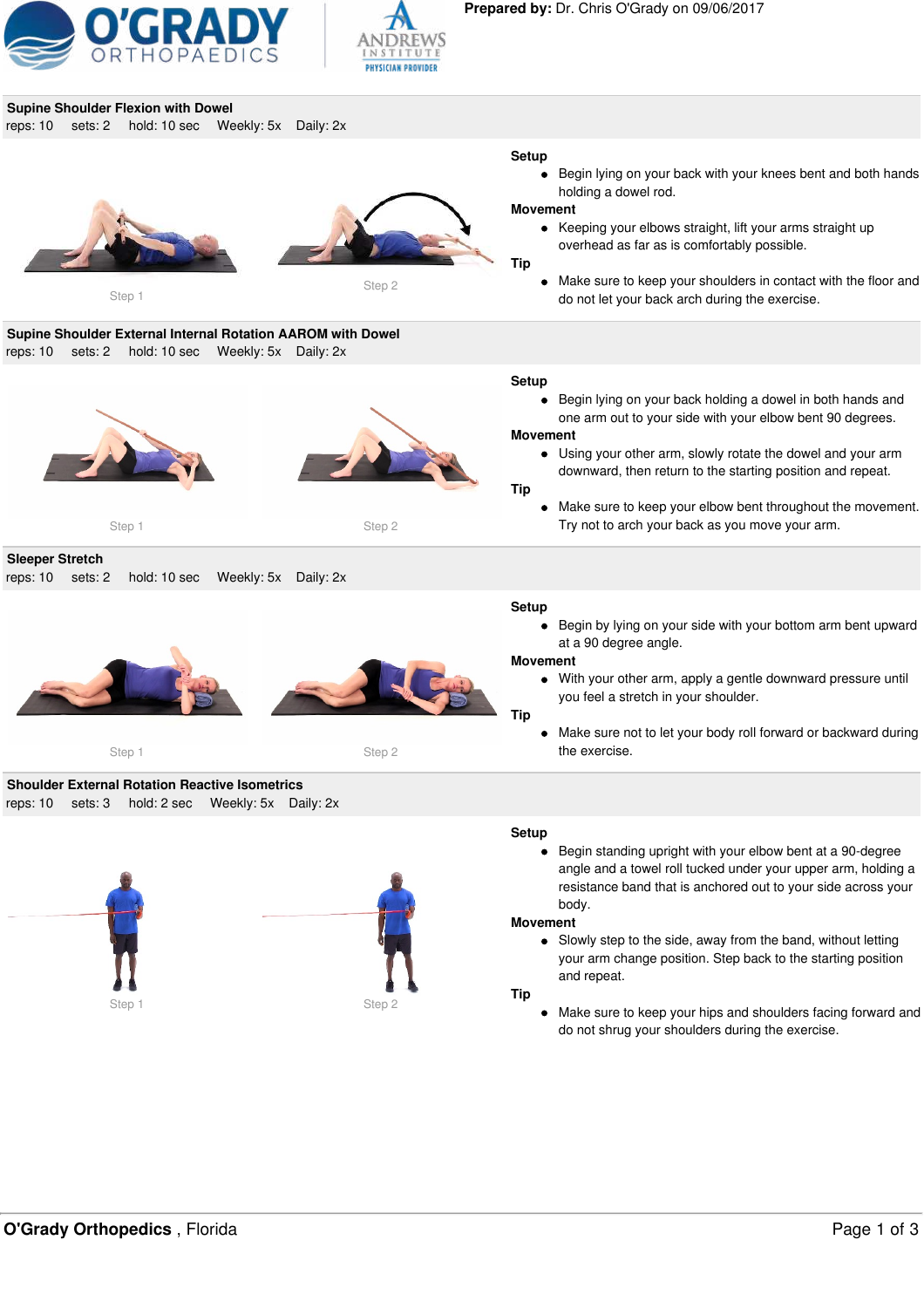



# **Standing Shoulder Internal Rotation with Anchored Resistance**

reps: 10 sets: 3 hold: 2 sec Weekly: 5x Daily: 2x



**Standing Single Arm Shoulder Abduction with Dumbbell - Palm Down** reps: 10 sets: 3 hold: 2 sec Weekly: 5x Daily: 2x





**Sidelying Shoulder External Rotation** reps: 10 sets: 3 hold: 5 sec Weekly: 5x Daily: 2x





Step 1 Step 2

**Prone Shoulder Horizontal Abduction** reps: 10 sets: 3 hold: 5 sec Weekly: 5x Daily: 2x





## **Clinician Notes:**

Maintain control at all times. Do not let arm "snap."

## **Setup**

Begin in a standing upright position with one arm bent at a 90  $\bullet$ degree angle with your fist facing forward.

## **Movement**

• Rotate your forearm across your body so your fist is facing the opposite direction, then return to the start and repeat.

## **Tip**

Make sure to keep your elbow tucked in at your side and maintain good posture during the exercise.

## **Setup**

Begin in a standing upright position with your arms resting at your sides, holding a dumbbell in one hand.

## **Movement**

Keeping your elbow straight, raise your arm directly out to your side with your palm facing down, then lower it back down and repeat.

#### **Tip**

Make sure to keep your back straight and do not shrug your shoulder during the exercise.

## **Setup**

Begin lying on your side with a towel roll between your arm  $\bullet$ and side, and your elbow bent to 90 degrees.

## **Movement**

Slowly rotate your forearm upward. Pause briefly, then return to the starting position and repeat.

## **Tip**

Make sure to keep your elbow bent and tucked in at your side as you lift your forearm. Avoid shrugging your shoulders.

## **Setup**

Begin lying on your front with your arm hanging off the edge of a table or bed.

## **Movement**

• Keeping your elbow straight and thumb pointing up, raise your arm out to your side at a 90 degree angle. Slowly lower your arm back down, then repeat the movement.

## **Tip**

Make sure not to arch your back as you lift your arm. Keep your thumb up throughout the exercise.